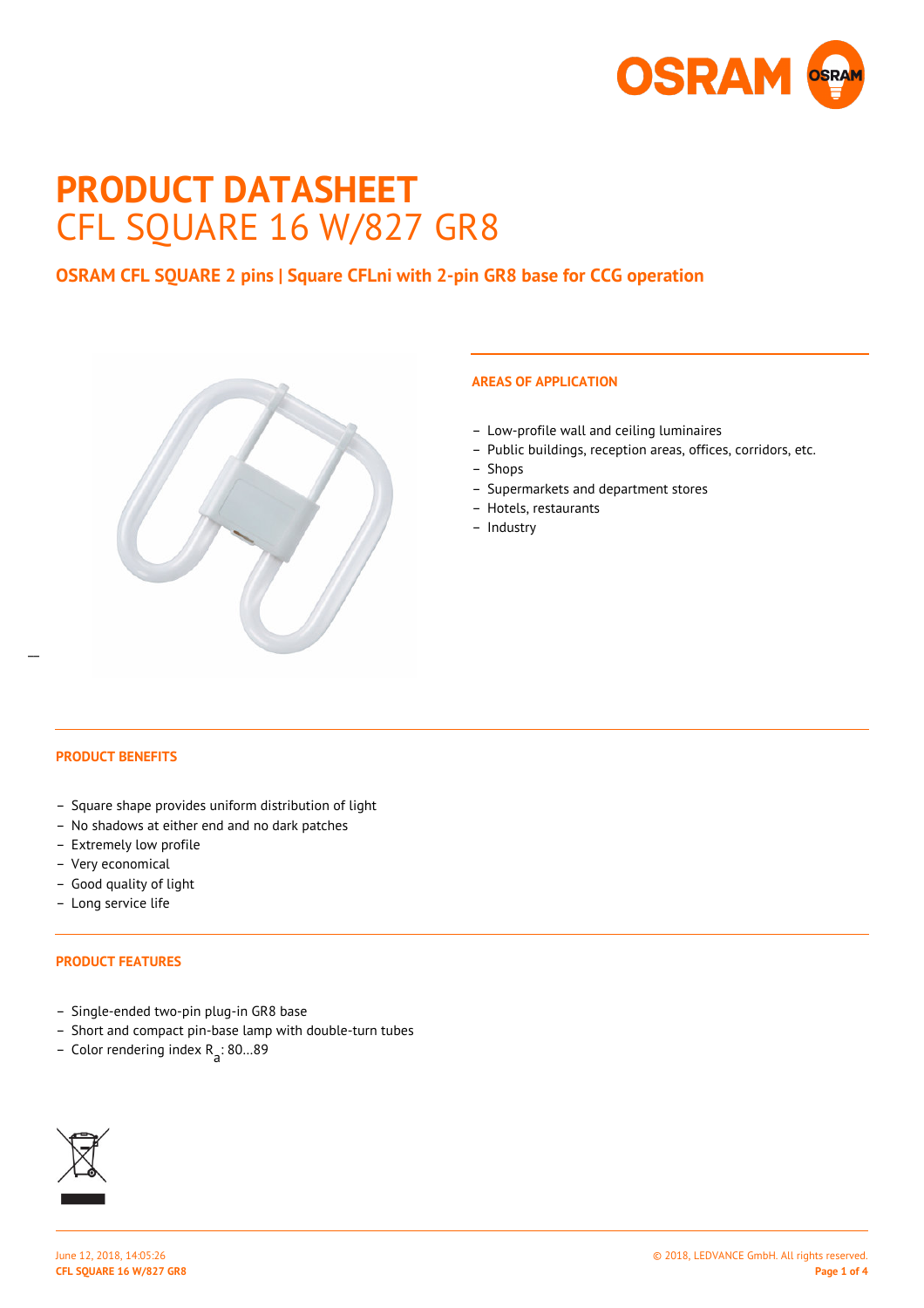# **TECHNICAL DATA**

#### Electrical data

| <b>Nominal wattage</b> | 16.00 W |
|------------------------|---------|
| <b>Rated wattage</b>   | 16.00 W |

#### Photometrical data

| <b>Nominal luminous flux</b> | 1050 lm         |
|------------------------------|-----------------|
| Light color (designation)    | LUMILUX INTERNA |
| Luminous flux at 25 °C       | 1050 lm         |
| <b>Rated luminous flux</b>   | 1050 lm         |
| Rated color temperature      | 2700 K          |
| Color rendering index Ra     | 8089            |
| Rated LLMF at 4,000 h        | 0.78            |
| Rated LLMF at 6,000 h        | 0.76            |
| Rated LLMF at 8,000 h        | 0.75            |
| Color temperature            | 2700 K          |
| <b>Luminous flux</b>         | 1050 lm         |
| Color rendering index Ra     | 8089            |

# Dimensions & weight







| Overall length              | 138.0 mm           |
|-----------------------------|--------------------|
| Length                      | $138.0$ mm $^{1)}$ |
| Length acc. to IEC standard | 138 mm             |
| <b>Outer bulb</b>           | T <sub>12</sub>    |
| Maximum diameter            | $13.0$ mm          |

1) Maximum

## Lifespan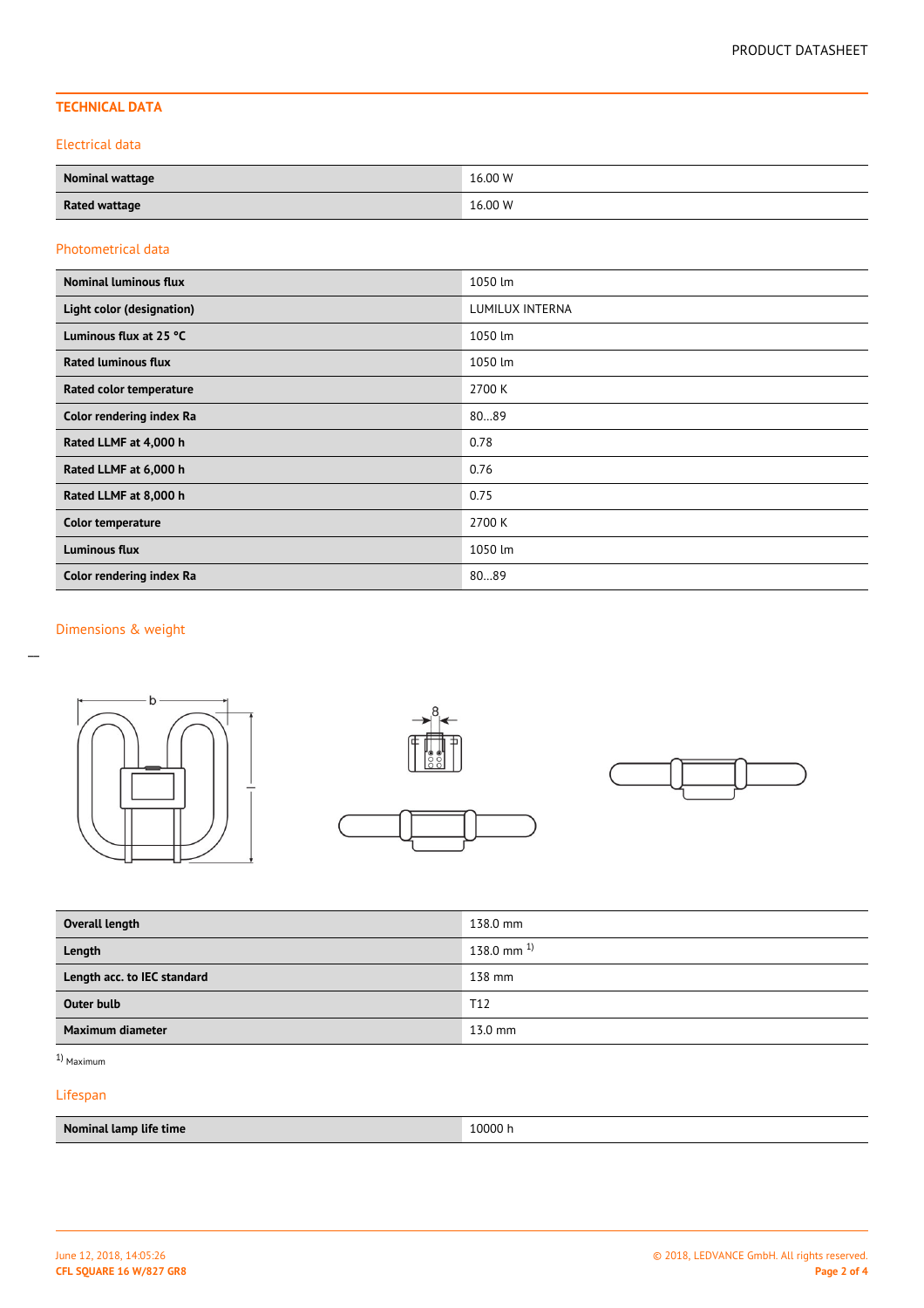| Rated lamp life time                  | 10000 h |  |
|---------------------------------------|---------|--|
| Service life                          | 6000 h  |  |
| Rated lamp survival factor at 2,000 h | 0.99    |  |
| Rated lamp survival factor at 4,000 h | 0.94    |  |
| Rated lamp survival factor at 6,000 h | 0.84    |  |
| Rated lamp survival factor at 8,000 h | 0.68    |  |
| <b>Operation mode LLMF/LSF</b>        | 50 Hz   |  |
| Lifespan                              | 10000 h |  |
| Additional product data               |         |  |

| <b>Base (standard designation)</b> | GR <sub>8</sub>   |
|------------------------------------|-------------------|
| <b>Mercury content</b>             | 2.5 <sub>mg</sub> |
|                                    |                   |

# Capabilities

 $\overline{a}$ 

| .                   | $V_{\alpha}$ |
|---------------------|--------------|
| Suitable for indoor | ີ.           |
|                     |              |

## Certificates & standards

| <b>Energy efficiency class</b> | В            |
|--------------------------------|--------------|
| <b>Energy consumption</b>      | 20 kWh/1000h |
| <b>Energy efficiency class</b> | В            |

# Country-specific categorizations

| <b>ILCOS</b> | 7-I-GR8<br>$- - -$<br>16/827<br>.<br>$\ddot{\phantom{1}}$<br>-- |
|--------------|-----------------------------------------------------------------|
|              |                                                                 |